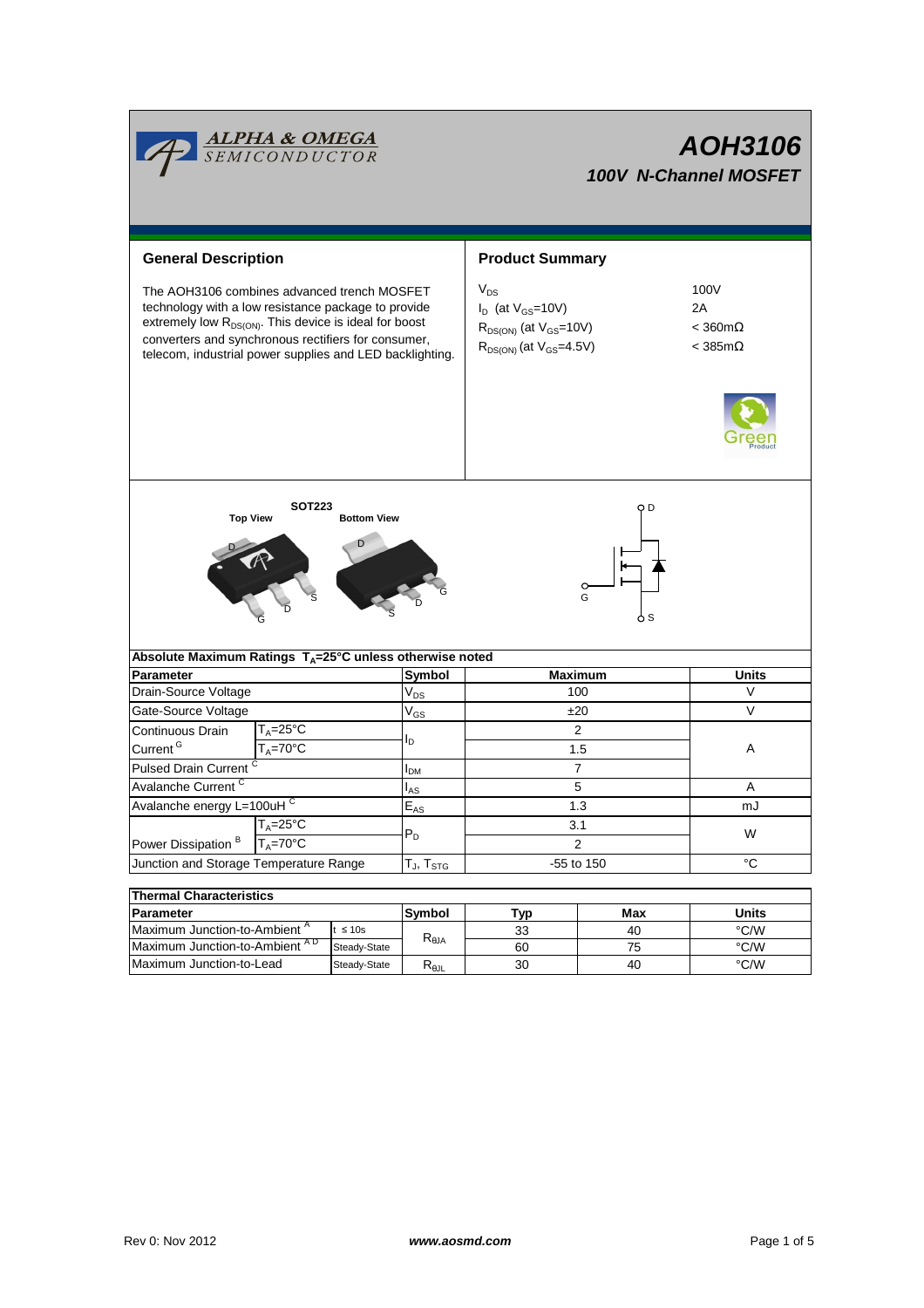

## **Electrical Characteristics (TJ=25°C unless otherwise noted)**

| <b>Symbol</b>                           | <b>Parameter</b>                        | <b>Conditions</b>                                                                |                     | Min | <b>Typ</b> | <b>Max</b>     | <b>Units</b> |
|-----------------------------------------|-----------------------------------------|----------------------------------------------------------------------------------|---------------------|-----|------------|----------------|--------------|
| <b>STATIC PARAMETERS</b>                |                                         |                                                                                  |                     |     |            |                |              |
| <b>BV<sub>DSS</sub></b>                 | Drain-Source Breakdown Voltage          | $I_D = 250 \mu A$ , $V_{GS} = 0V$                                                |                     | 100 |            |                | $\vee$       |
| $I_{\text{DSS}}$                        | Zero Gate Voltage Drain Current         | $V_{DS}$ =100V, $V_{GS}$ =0V                                                     | $T_i = 55^{\circ}C$ |     |            | 1<br>5         | μA           |
| $I_{GSS}$                               | Gate-Body leakage current               | $V_{DS} = 0V$ , $V_{GS} = \pm 20V$                                               |                     |     |            | ±100           | nA           |
| $\mathsf{V}_{\mathsf{GS}(\mathsf{th})}$ | Gate Threshold Voltage                  | $V_{DS} = V_{GS}$ , $I_D = 250 \mu A$                                            |                     | 1.0 | 1.5        | 2.0            | $\vee$       |
| $I_{D(ON)}$                             | On state drain current                  | $V_{GS}$ =10V, $V_{DS}$ =5V                                                      |                     | 7   |            |                | A            |
| $R_{DS(ON)}$                            | Static Drain-Source On-Resistance       | $V_{GS}$ =10V, $I_D$ =2A                                                         |                     |     | 295.5      | 360            | $m\Omega$    |
|                                         |                                         |                                                                                  | $TJ=125°C$          |     | 548        | 665            |              |
|                                         |                                         | $V_{GS}$ =4.5V, I <sub>D</sub> =1.5A                                             |                     |     | 306.5      | 385            | $m\Omega$    |
| $g_{FS}$                                | <b>Forward Transconductance</b>         | $V_{DS} = 5V$ , $I_D = 2A$                                                       |                     |     | 4.5        |                | S            |
| $V_{SD}$                                | Diode Forward Voltage                   | $I_S = 1A$ , $V_{GS} = 0V$                                                       |                     |     | 0.78       | $\mathbf 1$    | $\vee$       |
| $I_{\rm S}$                             | Maximum Body-Diode Continuous Current G |                                                                                  |                     |     |            | $\overline{2}$ | A            |
|                                         | <b>DYNAMIC PARAMETERS</b>               |                                                                                  |                     |     |            |                |              |
| $C_{\text{iss}}$                        | Input Capacitance                       | $V_{GS}$ =0V, $V_{DS}$ =50V, f=1MHz                                              |                     |     | 185        |                | pF           |
| $C_{\rm oss}$                           | <b>Output Capacitance</b>               |                                                                                  |                     |     | 19         |                | pF           |
| $C_{\rm rss}$                           | Reverse Transfer Capacitance            |                                                                                  |                     |     | 8          |                | pF           |
| $R_{q}$                                 | Gate resistance                         | $V_{GS}$ =0V, $V_{DS}$ =0V, f=1MHz                                               |                     | 0.6 | 1.2        | 1.8            | Ω            |
| <b>SWITCHING PARAMETERS</b>             |                                         |                                                                                  |                     |     |            |                |              |
| $Q_q(10V)$                              | <b>Total Gate Charge</b>                | $V_{GS}$ =10V, $V_{DS}$ =50V, $I_D$ =2A                                          |                     |     | 4.8        | 10             | nC           |
| $Q_q(4.5V)$                             | <b>Total Gate Charge</b>                |                                                                                  |                     |     | 2.5        | 6              | nC           |
| $\mathsf{Q}_{\mathsf{gs}}$              | Gate Source Charge                      |                                                                                  |                     |     | 0.5        |                | nC           |
| $Q_{gd}$                                | Gate Drain Charge                       |                                                                                  |                     |     | 1.4        |                | nC           |
| $t_{D(0n)}$                             | Turn-On DelayTime                       | $V_{GS}$ =10V, $V_{DS}$ =50V, R <sub>L</sub> =25Ω,<br>$R_{\text{GEN}} = 3\Omega$ |                     |     | 3.5        |                | ns           |
| $t_r$                                   | Turn-On Rise Time                       |                                                                                  |                     |     | 2.8        |                | ns           |
| $t_{D(off)}$                            | Turn-Off DelayTime                      |                                                                                  |                     |     | 16         |                | ns           |
| $\mathbf{t}_\text{f}$                   | <b>Turn-Off Fall Time</b>               |                                                                                  |                     |     | 2.5        |                | ns           |
| $t_{rr}$                                | Body Diode Reverse Recovery Time        | $I_F = 2A$ , dl/dt=100A/ $\mu$ s                                                 |                     |     | 17         |                | ns           |
| $Q_{rr}$                                | Body Diode Reverse Recovery Charge      | $I_F = 2A$ , dl/dt=100A/ $\mu$ s                                                 |                     |     | 14.5       |                | nC           |

A. The value of  $R_{\thetaJA}$  is measured with the device mounted on 1in<sup>2</sup> FR-4 board with 2oz. Copper, in a still air environment with T<sub>A</sub> =25°C. The

value in any given application depends on the user's specific board design.<br>B. The power dissipation P<sub>D</sub> is based on T<sub>J(MAX)</sub>=150°C, using ≤ 10s junction-to-ambient thermal resistance.

C. Repetitive rating, pulse width limited by junction temperature  $T_{J(MAX)}$ =150°C. Ratings are based on low frequency and duty cycles to keep initialT $_{1}=25^{\circ}$  C.

D. The  $R_{\text{theta}}$  is the sum of the thermal impedance from junction to lead  $R_{\text{theta}}$  and lead to ambient.

E. The static characteristics in Figures 1 to 6 are obtained using <300us pulses, duty cycle 0.5% max.

F. These curves are based on the junction-to-ambient thermal impedance which is measured with the device mounted on 1in<sup>2</sup> FR-4 board with 2oz. Copper, assuming a maximum junction temperature of T<sub>J(MAX)</sub>=150°C. The SOA curve provides a single pulse rating

G. The maximum current rating is package limited.

THIS PRODUCT HAS BEEN DESIGNED AND QUALIFIED FOR THE CONSUMER MARKET. APPLICATIONS OR USES AS CRITICAL COMPONENTS IN LIFE SUPPORT DEVICES OR SYSTEMS ARE NOT AUTHORIZED. AOS DOES NOT ASSUME ANY LIABILITY ARISING OUT OF SUCH APPLICATIONS OR USES OF ITS PRODUCTS. AOS RESERVES THE RIGHT TO IMPROVE PRODUCT DESIGN, FUNCTIONS AND RELIABILITY WITHOUT NOTICE.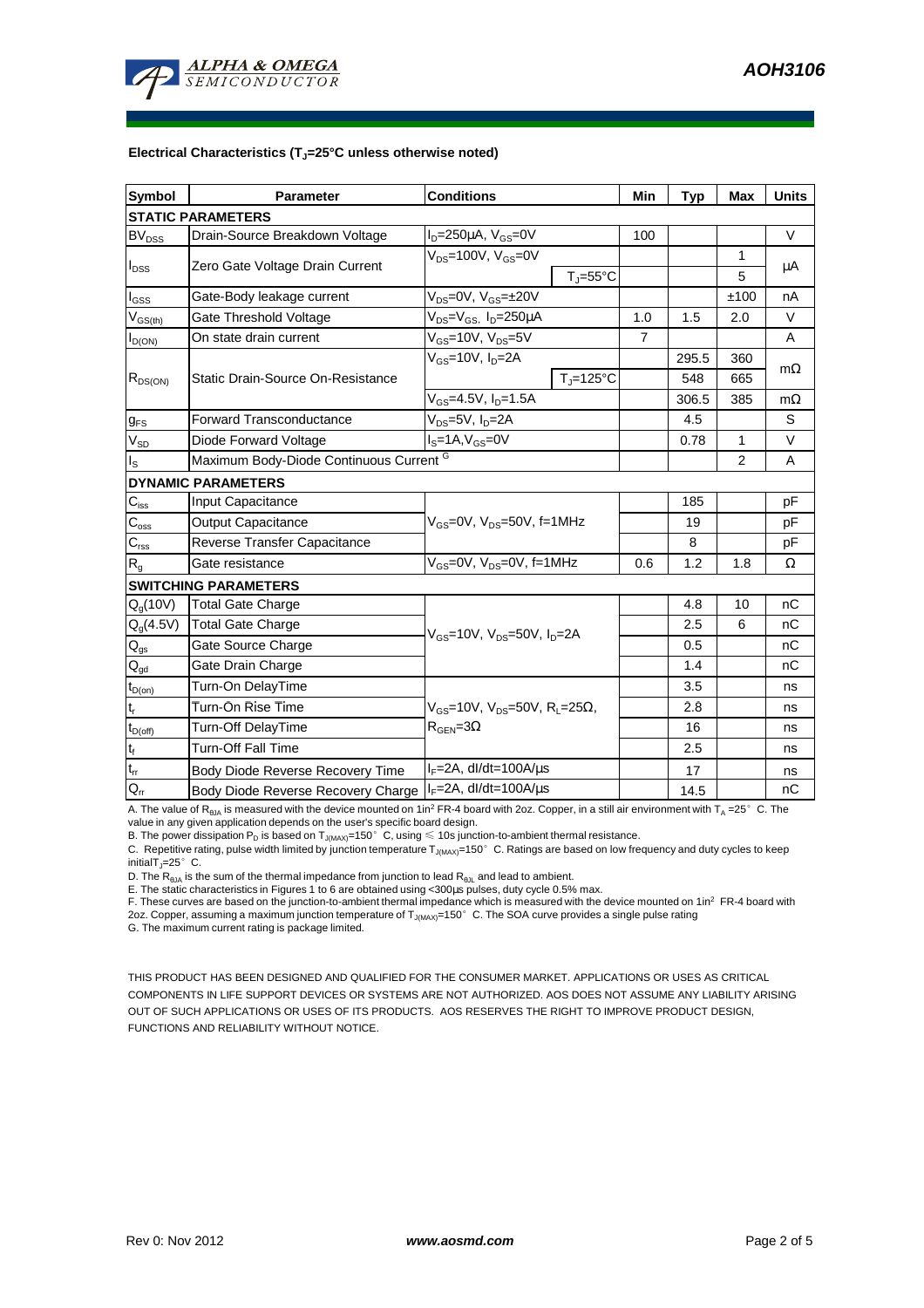

## **TYPICAL ELECTRICAL AND THERMAL CHARACTERISTICS**

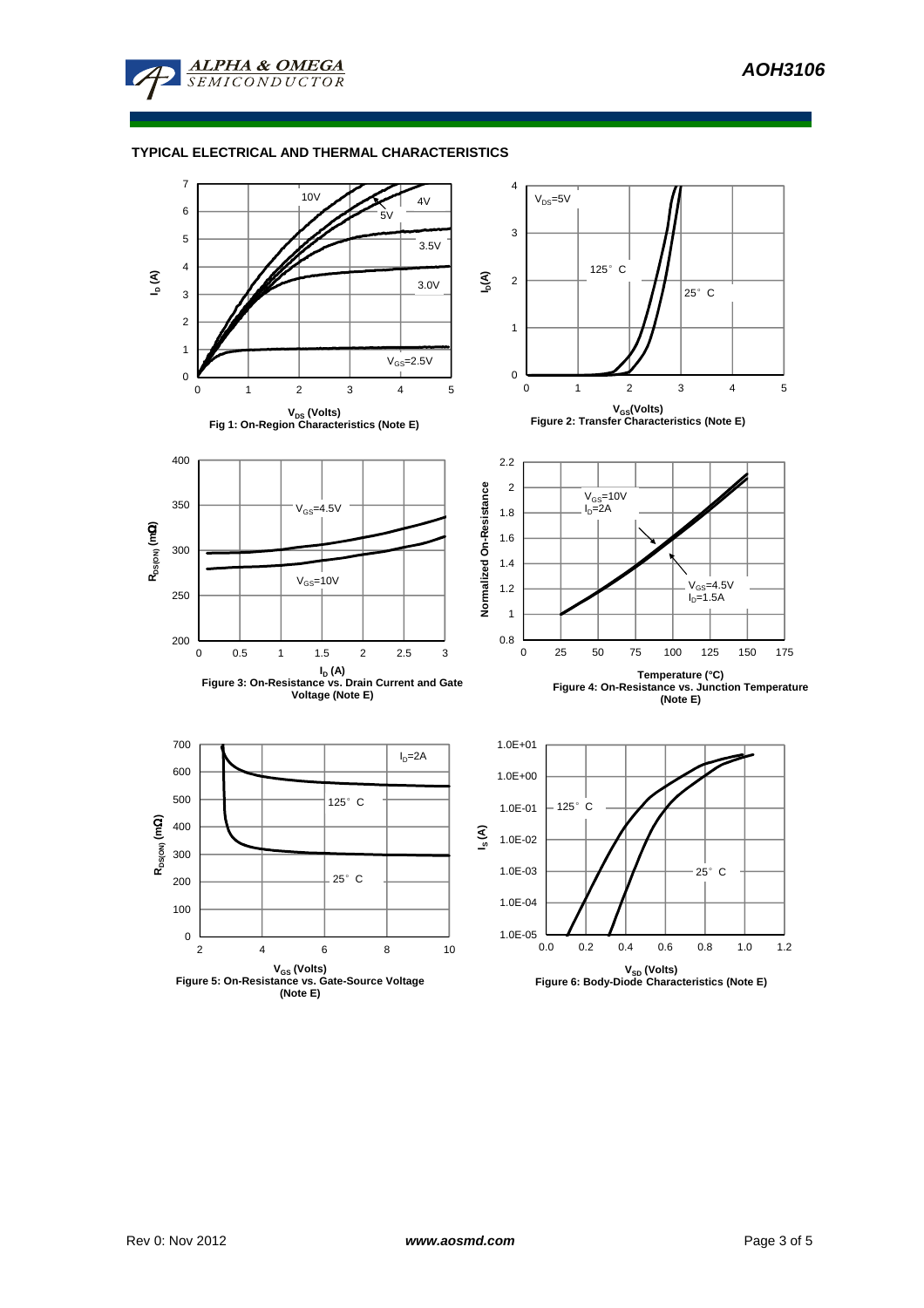

## **TYPICAL ELECTRICAL AND THERMAL CHARACTERISTICS**